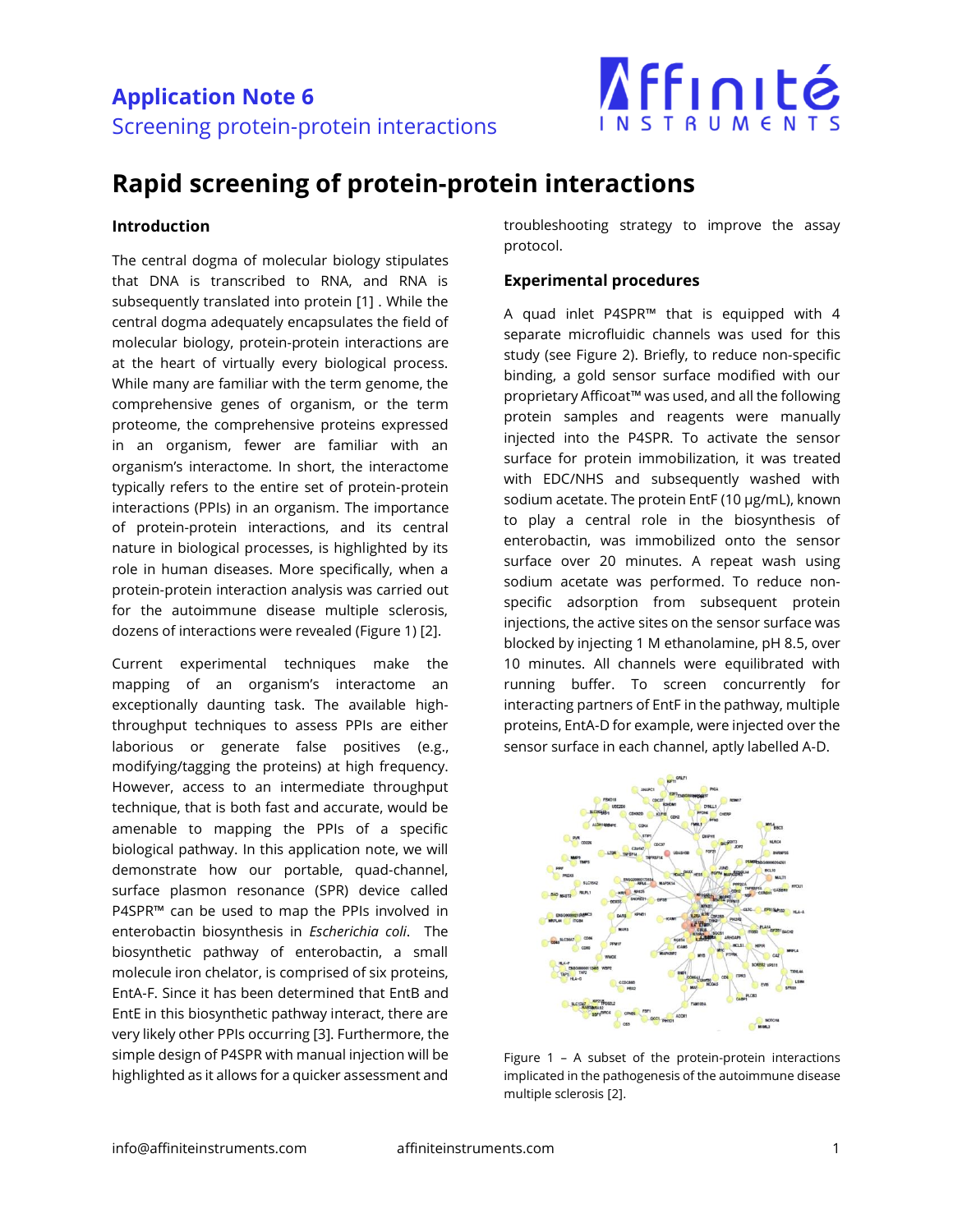### **Application Note 6** Screening protein-protein interactions



Figure 2 – Microfluidic channel design in the quad inlet P4SPR™.

Initially, injection of ligand over the immobilized protein resulted in sharp increases in the sensorgrams (Figure 3). It was determined that these sharp increases were the result of the presence of glycerol in the ligand samples due to its higher refractive index compared to that of standard buffers. Thus, prior to subsequent experiments, a buffer exchange using a filter column was performed in order to remove the excess glycerol.



Figure 3 – Sharp increases in refractive index across all four channels due to the presence of glycerol in the ligand injections.

#### **Results and Discussion**

Following the method outlined, if an interaction were to occur with the EntF protein immobilized on the surface, one should be able to clearly observe an SPR signal indicating binding. An example of such an

# Affinité

SPR signal is highlighted in Figure 4. The red and white time traces display a clear association phase, indicating an interaction, whereas the blue and green traces do not and are virtually indistinguishable from a baseline injection (not shown).



Figure 4 – Sensorgram displaying an example of a proteinprotein interaction occurring between the immobilized protein and injected ligand (red and white), or the absence of an interaction (green and blue).

#### **Conclusions**

This study demonstrates the feasibility of the P4SPR™ to conduct interactome studies by focusing on the interactions between the immobilized EntF protein and a subset of proteins from the enterobactin biosynthesis pathway in *E. coli*. In addition, assay protocols can be quickly changed and improved due to the simple design of the P4SPR with manual injection.

#### **The P4SPR™ advantage**

Affinité instruments' P4SPR™ is a very user-friendly instrument to perform PPI screening. As our knowledge advances, it is becoming increasingly clear that identifying PPIs is of fundamental importance in understanding virtually any biological process or pathway. Their central importance to human health and disease is highlighted by the increasing interest in PPIs as therapeutic targets for drug discovery. As such, the ability to quickly, accurately, screen for PPIs is advantageous for both researchers attempting to understand biological processes, and researchers attempting to improve human health. The P4SPR™ from Affinité instruments allows one to do just that.